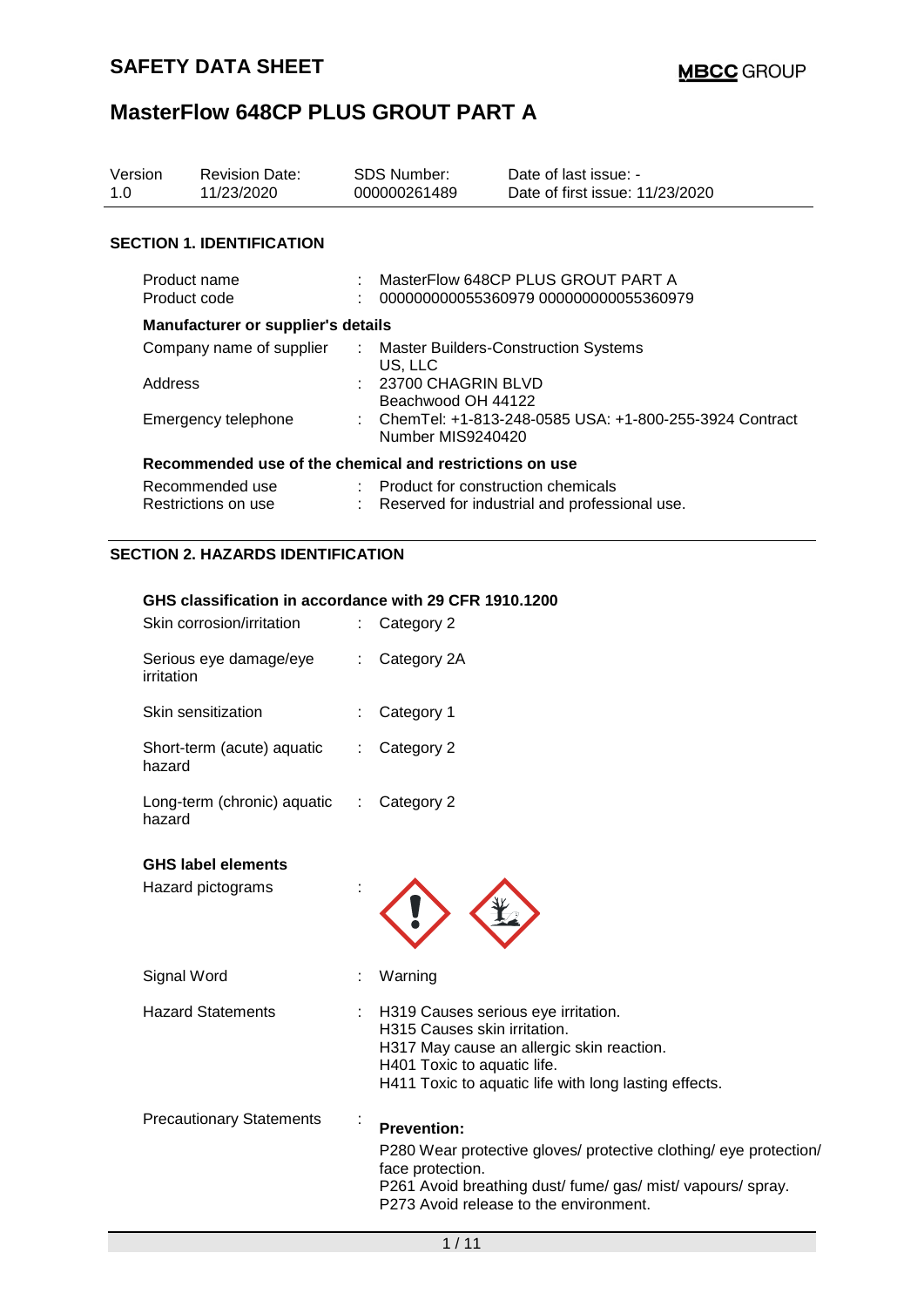| Version<br>1.0 | <b>Revision Date:</b><br>11/23/2020 | SDS Number:<br>000000261489                                                                                                                                    | Date of last issue: -<br>Date of first issue: 11/23/2020                                                                                                                                                                                                                                                                                                                                                                                                         |
|----------------|-------------------------------------|----------------------------------------------------------------------------------------------------------------------------------------------------------------|------------------------------------------------------------------------------------------------------------------------------------------------------------------------------------------------------------------------------------------------------------------------------------------------------------------------------------------------------------------------------------------------------------------------------------------------------------------|
|                |                                     | the workplace.<br>handling.                                                                                                                                    | P272 Contaminated work clothing should not be allowed out of<br>P264 Wash face, hands and any exposed skin thoroughly after                                                                                                                                                                                                                                                                                                                                      |
|                |                                     | <b>Response:</b><br>to do. Continue rinsing.<br>and water.<br>CENTER or doctor/physician.<br>tion.<br>reuse.<br>P391 Collect spillage.<br>or doctor/physician. | P305 + P351 + P338 IF IN EYES: Rinse cautiously with water<br>for several minutes. Remove contact lenses, if present and easy<br>P303 + P352 IF ON SKIN (or hair): Wash with plenty of soap<br>P333 + P311 If skin irritation or rash occurs: Call a POISON<br>P332 + P313 If skin irritation occurs: Get medical advice/atten-<br>P362 + P364 Take off contaminated clothing and wash it before<br>P337 + P311 If eye irritation persists: Call a POISON CENTER |
|                |                                     | Disposal:<br>waste collection point.                                                                                                                           | P501 Dispose of contents/container to appropriate hazardous                                                                                                                                                                                                                                                                                                                                                                                                      |
|                | <b>Other hazards</b>                |                                                                                                                                                                |                                                                                                                                                                                                                                                                                                                                                                                                                                                                  |

None known.

#### **SECTION 3. COMPOSITION/INFORMATION ON INGREDIENTS**

Chemical nature : No data available.

#### **Components**

| Chemical name                        | ICAS-No.          | Concentration (% w/w) |
|--------------------------------------|-------------------|-----------------------|
| Reaction product: bisphenol-A-       | <b>25068-38-6</b> | $>= 25 - 5 = 100$     |
| (epichlorhydrin)-Epoxy resin (number |                   |                       |
| average molecular weight $\leq$ 700) |                   |                       |
| $1,4-bis(2,3-epoxypropoxy)butane$    | 12425-79-8        | $>= 15 - 20$          |

#### **SECTION 4. FIRST AID MEASURES**

| General advice          | : Remove contaminated clothing.<br>Move out of dangerous area.<br>Show this material safety data sheet to the doctor in attend-<br>ance.<br>Do not leave the victim unattended.                     |  |
|-------------------------|-----------------------------------------------------------------------------------------------------------------------------------------------------------------------------------------------------|--|
| If inhaled              | : Keep patient calm, remove to fresh air, seek medical atten-<br>tion.<br>Consult a physician after significant exposure.<br>If unconscious, place in recovery position and seek medical<br>advice. |  |
| In case of skin contact | Wash thoroughly with soap and water<br>If skin irritation persists, call a physician.                                                                                                               |  |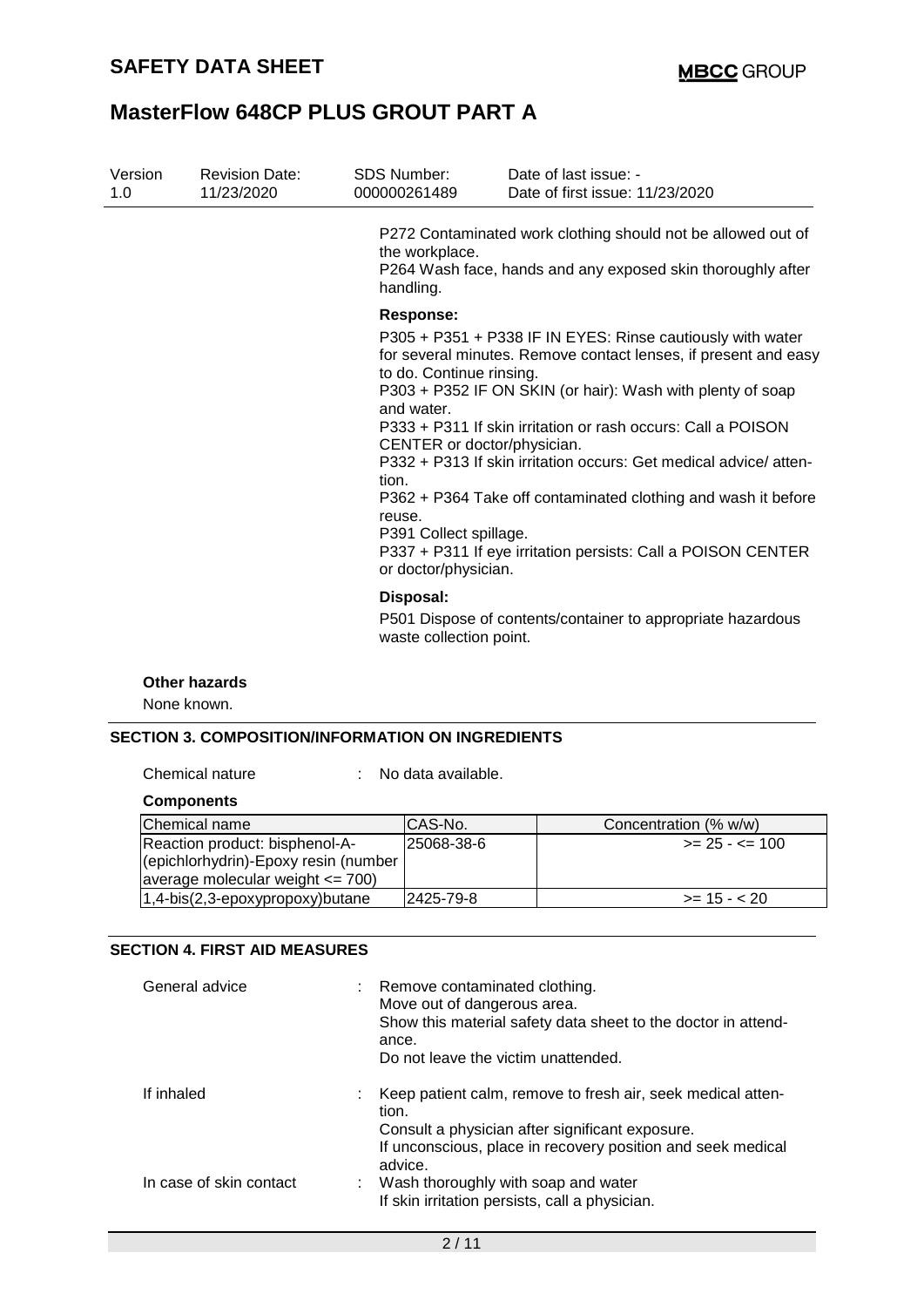| Version<br>1.0                                                                                                                    | <b>Revision Date:</b><br>11/23/2020 | <b>SDS Number:</b><br>000000261489                                                                                                                                                                                                                                       | Date of last issue: -<br>Date of first issue: 11/23/2020                                                                                                                                                     |  |  |  |  |
|-----------------------------------------------------------------------------------------------------------------------------------|-------------------------------------|--------------------------------------------------------------------------------------------------------------------------------------------------------------------------------------------------------------------------------------------------------------------------|--------------------------------------------------------------------------------------------------------------------------------------------------------------------------------------------------------------|--|--|--|--|
| In case of eye contact<br>If swallowed<br>Most important symptoms<br>and effects, both acute and<br>delayed<br>Notes to physician |                                     | If on skin, rinse well with water.<br>If on clothes, remove clothes.<br>Wash affected eyes for at least 15 minutes under running<br>water with eyelids held open, consult an eye specialist.<br>Immediately flush eye(s) with plenty of water.<br>Remove contact lenses. |                                                                                                                                                                                                              |  |  |  |  |
|                                                                                                                                   |                                     | Protect unharmed eye.<br>Keep eye wide open while rinsing.<br>Keep respiratory tract clear.                                                                                                                                                                              | If eye irritation persists, consult a specialist.<br>Induce vomiting immediately and call a physician.<br>Do not give milk or alcoholic beverages.<br>Never give anything by mouth to an unconscious person. |  |  |  |  |
|                                                                                                                                   |                                     | Causes skin irritation.<br>Causes serious eye irritation.<br>Treat symptomatically.                                                                                                                                                                                      | If symptoms persist, call a physician.<br>Take victim immediately to hospital.<br>May cause an allergic skin reaction.                                                                                       |  |  |  |  |

#### **SECTION 5. FIRE-FIGHTING MEASURES**

| Suitable extinguishing media                        |    | Foam<br>Dry powder<br>Water spray<br>Carbon dioxide (CO2)                                                                                                                                                                     |
|-----------------------------------------------------|----|-------------------------------------------------------------------------------------------------------------------------------------------------------------------------------------------------------------------------------|
| Unsuitable extinguishing<br>media                   |    | : High volume water jet                                                                                                                                                                                                       |
| Specific hazards during fire<br>fighting            | ÷. | Do not allow run-off from fire fighting to enter drains or water<br>courses.                                                                                                                                                  |
| Further information                                 |    | Collect contaminated fire extinguishing water separately. This<br>must not be discharged into drains.<br>Fire residues and contaminated fire extinguishing water must<br>be disposed of in accordance with local regulations. |
| Special protective equipment :<br>for fire-fighters |    | Wear self-contained breathing apparatus for firefighting if nec-<br>essary.                                                                                                                                                   |

#### **SECTION 6. ACCIDENTAL RELEASE MEASURES**

| Personal precautions, protec-:<br>tive equipment and emer-<br>gency procedures | Use personal protective equipment.<br>Ensure adequate ventilation.                                                                                                                           |
|--------------------------------------------------------------------------------|----------------------------------------------------------------------------------------------------------------------------------------------------------------------------------------------|
| Environmental precautions                                                      | : Prevent product from entering drains.<br>Prevent further leakage or spillage if safe to do so.<br>If the product contaminates rivers and lakes or drains inform<br>respective authorities. |
| Methods and materials for<br>containment and cleaning up                       | Soak up with inert absorbent material (e.g. sand, silica gel,<br>acid binder, universal binder, sawdust).<br>Keep in suitable, closed containers for disposal.                               |

#### **SECTION 7. HANDLING AND STORAGE**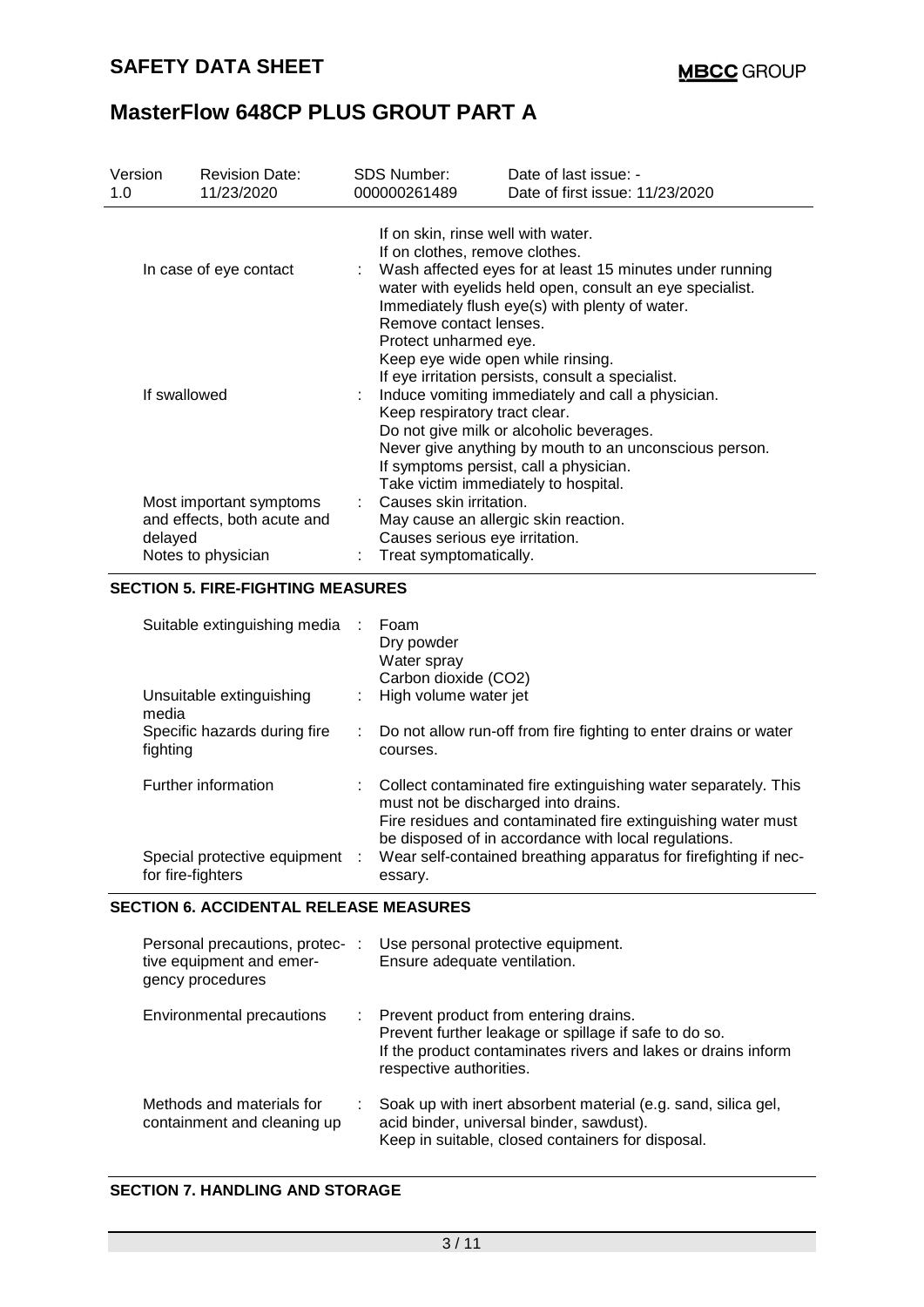### **SAFETY DATA SHEET**

## **MasterFlow 648CP PLUS GROUT PART A**

| Version<br>1.0 |                                                    | <b>Revision Date:</b><br>11/23/2020 |                                                                                                                                                                                                                                                                                                              | <b>SDS Number:</b><br>000000261489                                                                                                                                                                                                                                                                                                                                                                                                                                                                                                                                                                                                                 | Date of last issue: -<br>Date of first issue: 11/23/2020                                                                 |  |  |  |
|----------------|----------------------------------------------------|-------------------------------------|--------------------------------------------------------------------------------------------------------------------------------------------------------------------------------------------------------------------------------------------------------------------------------------------------------------|----------------------------------------------------------------------------------------------------------------------------------------------------------------------------------------------------------------------------------------------------------------------------------------------------------------------------------------------------------------------------------------------------------------------------------------------------------------------------------------------------------------------------------------------------------------------------------------------------------------------------------------------------|--------------------------------------------------------------------------------------------------------------------------|--|--|--|
|                | Advice on protection against<br>fire and explosion |                                     | - 1                                                                                                                                                                                                                                                                                                          | Product is not explosive.                                                                                                                                                                                                                                                                                                                                                                                                                                                                                                                                                                                                                          |                                                                                                                          |  |  |  |
|                |                                                    |                                     |                                                                                                                                                                                                                                                                                                              | Normal measures for preventive fire protection.                                                                                                                                                                                                                                                                                                                                                                                                                                                                                                                                                                                                    |                                                                                                                          |  |  |  |
|                | Advice on safe handling                            |                                     |                                                                                                                                                                                                                                                                                                              | Avoid formation of aerosol.<br>Do not breathe vapors/dust.<br>Avoid exposure - obtain special instructions before use.<br>Avoid contact with skin and eyes.<br>For personal protection see section 8.<br>Smoking, eating and drinking should be prohibited in the ap-<br>plication area.<br>Provide sufficient air exchange and/or exhaust in work rooms.<br>Dispose of rinse water in accordance with local and national<br>regulations.<br>Persons susceptible to skin sensitization problems or asthma,<br>allergies, chronic or recurrent respiratory disease should not<br>be employed in any process in which this mixture is being<br>used. |                                                                                                                          |  |  |  |
|                |                                                    | Conditions for safe storage         | Keep container tightly closed in a dry and well-ventilated<br>place.<br>Containers which are opened must be carefully resealed and<br>kept upright to prevent leakage.<br>Observe label precautions.<br>Electrical installations / working materials must comply with<br>the technological safety standards. |                                                                                                                                                                                                                                                                                                                                                                                                                                                                                                                                                                                                                                                    |                                                                                                                          |  |  |  |
|                | age conditions                                     | Further information on stor-        |                                                                                                                                                                                                                                                                                                              | Protect from direct sunlight.                                                                                                                                                                                                                                                                                                                                                                                                                                                                                                                                                                                                                      | Keep only in the original container in a cool, dry, well-<br>ventilated place away from ignition sources, heat or flame. |  |  |  |
|                |                                                    | Materials to avoid                  |                                                                                                                                                                                                                                                                                                              | Observe VCI storage rules.                                                                                                                                                                                                                                                                                                                                                                                                                                                                                                                                                                                                                         |                                                                                                                          |  |  |  |
|                | perature                                           | Recommended storage tem-            |                                                                                                                                                                                                                                                                                                              | 41 °F / 5 °C                                                                                                                                                                                                                                                                                                                                                                                                                                                                                                                                                                                                                                       |                                                                                                                          |  |  |  |
|                | age stability                                      | Further information on stor-        |                                                                                                                                                                                                                                                                                                              | Minimum storage temperature:                                                                                                                                                                                                                                                                                                                                                                                                                                                                                                                                                                                                                       |                                                                                                                          |  |  |  |

#### **SECTION 8. EXPOSURE CONTROLS/PERSONAL PROTECTION**

#### **Ingredients with workplace control parameters**

Contains no substances with occupational exposure limit values.

| <b>Engineering measures</b>   |  | No applicable information available.                                                                                                   |  |
|-------------------------------|--|----------------------------------------------------------------------------------------------------------------------------------------|--|
| Personal protective equipment |  |                                                                                                                                        |  |
| Respiratory protection        |  | When workers are facing concentrations above the occupa-<br>tional exposure limits they must use appropriate certified<br>respirators. |  |
| Hand protection               |  |                                                                                                                                        |  |
| Remarks                       |  | The suitability for a specific workplace should be discussed<br>with the producers of the protective gloves.                           |  |
| Eye protection                |  | : Eye wash bottle with pure water<br>Tightly fitting safety goggles<br>Wear face-shield and protective suit for abnormal processing    |  |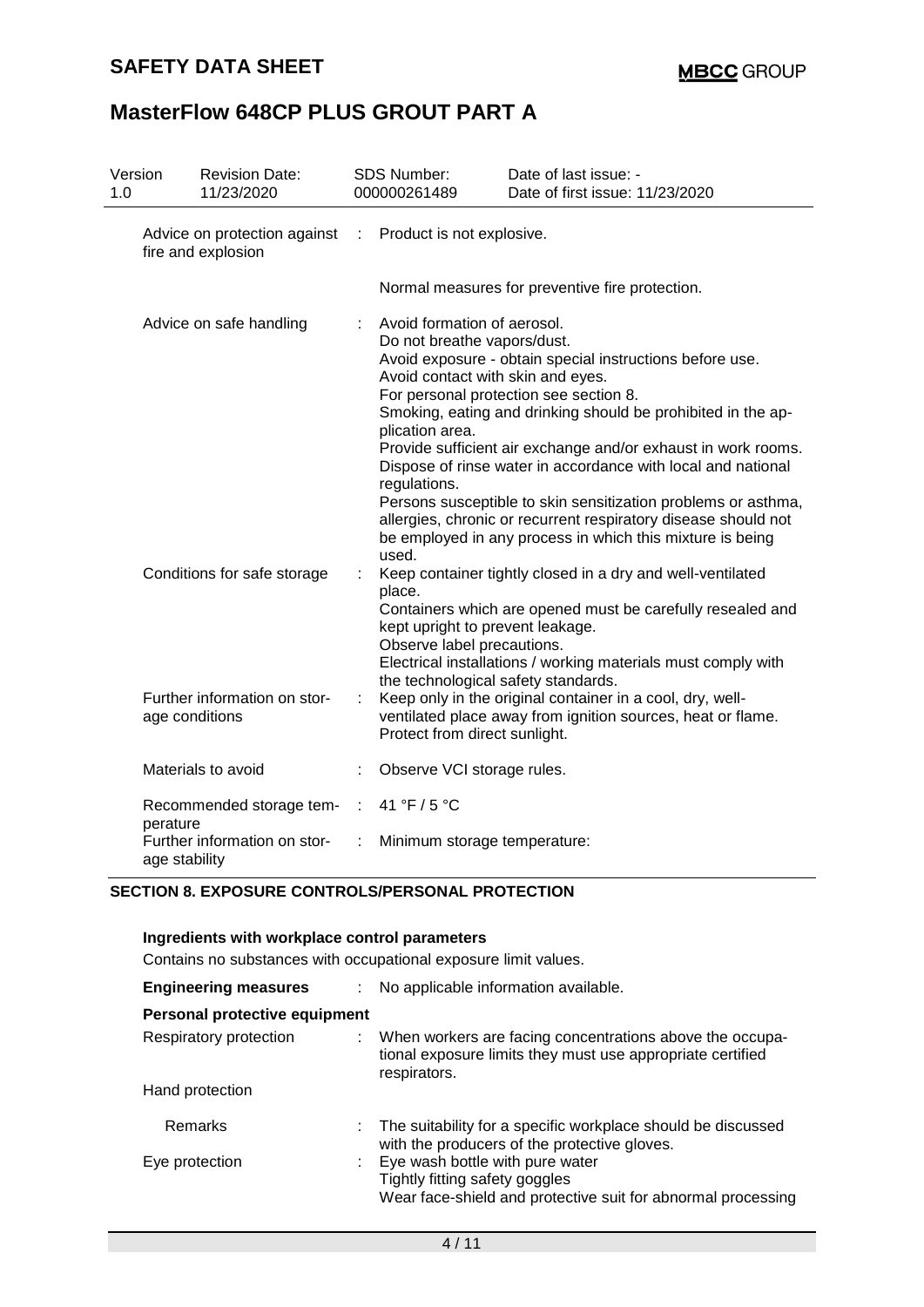| Version<br>1.0 | <b>Revision Date:</b><br>11/23/2020                                 |    | SDS Number:<br>000000261489                                                                                                                                                                                                                                                                                                                                                                                                                                                                | Date of last issue: -<br>Date of first issue: 11/23/2020      |  |  |
|----------------|---------------------------------------------------------------------|----|--------------------------------------------------------------------------------------------------------------------------------------------------------------------------------------------------------------------------------------------------------------------------------------------------------------------------------------------------------------------------------------------------------------------------------------------------------------------------------------------|---------------------------------------------------------------|--|--|
|                | Skin and body protection<br>Protective measures<br>Hygiene measures |    | problems.<br>Impervious clothing<br>Choose body protection according to the amount and con-<br>centration of the dangerous substance at the work place.<br>Do not inhale gases/vapours/aerosols.<br>Avoid contact with the skin, eyes and clothing.<br>Avoid exposure - obtain special instructions before use.<br>Handle in accordance with good building materials hygiene<br>and safety practice.<br>Wearing of closed work clothing is recommended.<br>When using do not eat or drink. |                                                               |  |  |
|                |                                                                     |    | When using do not smoke.                                                                                                                                                                                                                                                                                                                                                                                                                                                                   | Wash hands before breaks and at the end of workday.           |  |  |
|                | <b>SECTION 9. PHYSICAL AND CHEMICAL PROPERTIES</b>                  |    |                                                                                                                                                                                                                                                                                                                                                                                                                                                                                            |                                                               |  |  |
|                | Appearance                                                          | ÷. | liquid                                                                                                                                                                                                                                                                                                                                                                                                                                                                                     |                                                               |  |  |
| Color          |                                                                     |    | colourless to slightly yellow                                                                                                                                                                                                                                                                                                                                                                                                                                                              |                                                               |  |  |
| Odor           |                                                                     |    | alcohol-like                                                                                                                                                                                                                                                                                                                                                                                                                                                                               |                                                               |  |  |
|                | Odor Threshold                                                      |    | No data available                                                                                                                                                                                                                                                                                                                                                                                                                                                                          |                                                               |  |  |
| pH             |                                                                     |    | 6.5 - 7.5 (77 °F / 25 °C)                                                                                                                                                                                                                                                                                                                                                                                                                                                                  |                                                               |  |  |
|                | Melting point                                                       | ÷  |                                                                                                                                                                                                                                                                                                                                                                                                                                                                                            | No applicable information available.                          |  |  |
|                | Boiling point                                                       | ÷  | $>$ 340 °F / $>$ 171 °C                                                                                                                                                                                                                                                                                                                                                                                                                                                                    |                                                               |  |  |
|                | boiling temperature                                                 |    | approx. 450 °F / 232 °C                                                                                                                                                                                                                                                                                                                                                                                                                                                                    |                                                               |  |  |
|                | Flash point                                                         |    | > 212 °F / > 100 °C                                                                                                                                                                                                                                                                                                                                                                                                                                                                        |                                                               |  |  |
|                |                                                                     |    | approx. 399.9 °F / 204.4 °C                                                                                                                                                                                                                                                                                                                                                                                                                                                                |                                                               |  |  |
|                |                                                                     |    | <b>Closed Tester</b>                                                                                                                                                                                                                                                                                                                                                                                                                                                                       | Method: Standard Method of Test for Flash Point by Setaflash  |  |  |
|                | Evaporation rate                                                    |    |                                                                                                                                                                                                                                                                                                                                                                                                                                                                                            | No applicable information available.                          |  |  |
|                | Flammability (solid, gas)                                           |    | not flammable                                                                                                                                                                                                                                                                                                                                                                                                                                                                              |                                                               |  |  |
|                | Vapor pressure                                                      |    | Not applicable                                                                                                                                                                                                                                                                                                                                                                                                                                                                             |                                                               |  |  |
|                | Relative density                                                    |    |                                                                                                                                                                                                                                                                                                                                                                                                                                                                                            | No applicable information available.                          |  |  |
| Density        |                                                                     |    |                                                                                                                                                                                                                                                                                                                                                                                                                                                                                            | approx. 1.15 g/cm3 (68 °F / 20 °C)                            |  |  |
|                | Solubility(ies)<br>Water solubility                                 |    | °C)                                                                                                                                                                                                                                                                                                                                                                                                                                                                                        | partly soluble, (for a component of this mixture) (68 °F / 20 |  |  |
|                | Solubility in other solvents                                        | ÷  |                                                                                                                                                                                                                                                                                                                                                                                                                                                                                            | No applicable information available.                          |  |  |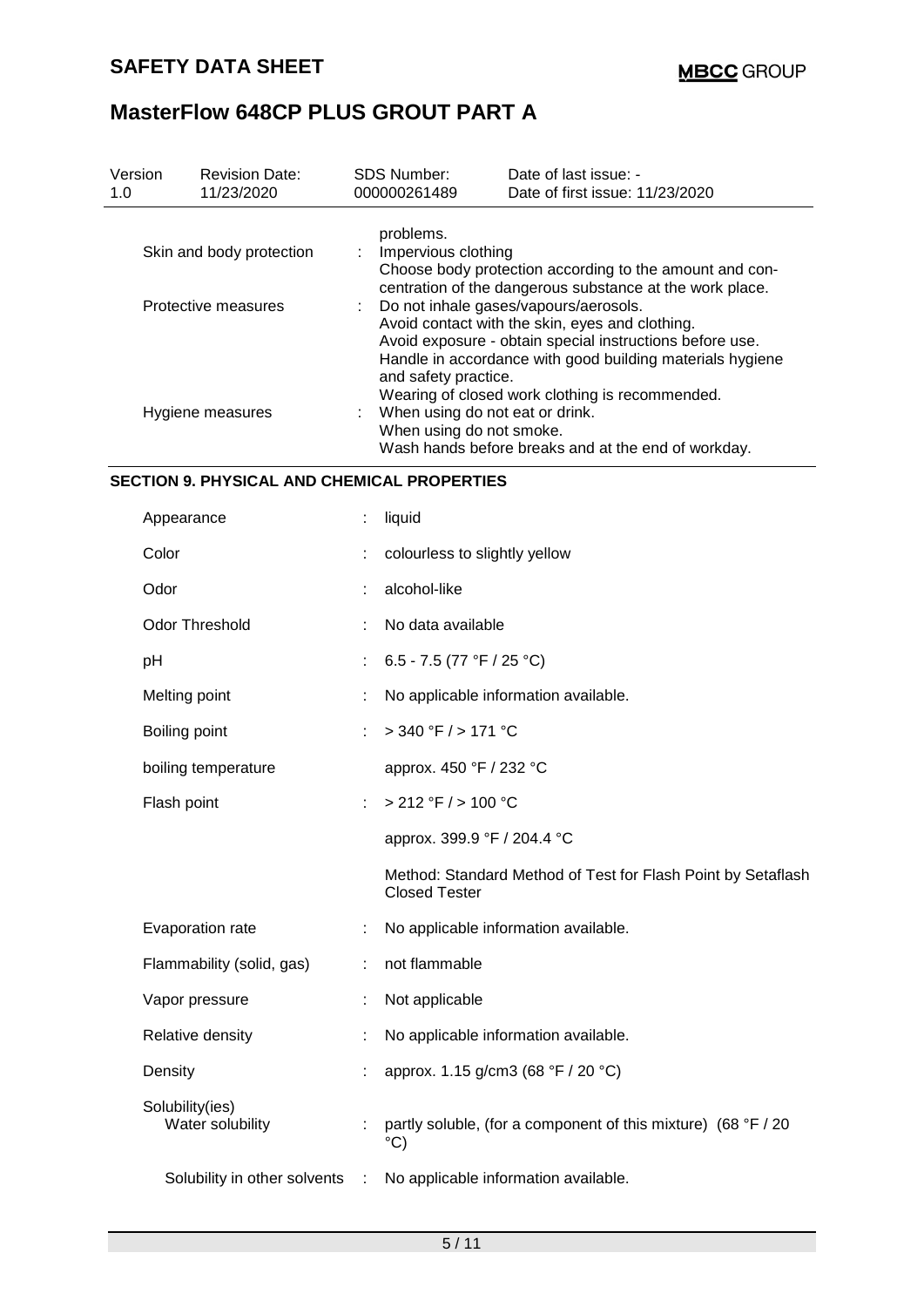### **SAFETY DATA SHEET**

## **MasterFlow 648CP PLUS GROUT PART A**

| Version<br>1.0 |                           | <b>Revision Date:</b><br>11/23/2020 |    | <b>SDS Number:</b><br>000000261489                                   | Date of last issue: -<br>Date of first issue: 11/23/2020 |  |
|----------------|---------------------------|-------------------------------------|----|----------------------------------------------------------------------|----------------------------------------------------------|--|
|                | Autoignition temperature  |                                     | ÷. | not determined                                                       |                                                          |  |
|                | Decomposition temperature |                                     |    | No decomposition if stored and handled as pre-<br>scribed/indicated. |                                                          |  |
|                |                           | Explosive properties                |    | Not explosive<br>Not explosive                                       |                                                          |  |
|                |                           | Oxidizing properties                |    | not fire-propagating                                                 |                                                          |  |
|                | Self-heating substances   |                                     | ÷. |                                                                      | It is not a substance capable of spontaneous heating.    |  |
|                |                           | Sublimation point                   |    |                                                                      | No applicable information available.                     |  |
|                |                           | Molecular weight                    |    | No data available                                                    |                                                          |  |

### **SECTION 10. STABILITY AND REACTIVITY**

| Reactivity                                |    | No decomposition if stored and applied as directed.                                   |
|-------------------------------------------|----|---------------------------------------------------------------------------------------|
| Chemical stability                        | ÷. | No decomposition if stored and applied as directed.                                   |
| Possibility of hazardous reac- :<br>tions |    | No decomposition if stored and applied as directed.                                   |
| Conditions to avoid                       |    | See SDS section 7 - Handling and storage.                                             |
| Incompatible materials                    |    | Strong acids                                                                          |
|                                           |    | Strong bases                                                                          |
|                                           |    | Strong oxidizing agents                                                               |
|                                           |    | Strong reducing agents                                                                |
| Hazardous decomposition<br>products       | ÷. | No hazardous decomposition products if stored and handled<br>as prescribed/indicated. |

#### **SECTION 11. TOXICOLOGICAL INFORMATION**

#### **Acute toxicity**

Not classified based on available information.

#### **Product:**

| <b>Skin corrosion/irritation</b><br>$\mathcal{L}$ . The set of the set of the set of the set of the set of the set of the set of the set of the set of the set of the set of the set of the set of the set of the set of the set of the set of the set of the set of t |                                                 |
|------------------------------------------------------------------------------------------------------------------------------------------------------------------------------------------------------------------------------------------------------------------------|-------------------------------------------------|
| Acute dermal toxicity                                                                                                                                                                                                                                                  | : Remarks: No applicable information available. |
| Acute inhalation toxicity                                                                                                                                                                                                                                              | : Remarks: No applicable information available. |
| Acute oral toxicity                                                                                                                                                                                                                                                    | Remarks: No applicable information available.   |

Causes skin irritation.

#### **Product:**

| Remarks |  | May cause skin irritation and/or dermatitis. |  |  |
|---------|--|----------------------------------------------|--|--|
|---------|--|----------------------------------------------|--|--|

### **Serious eye damage/eye irritation**

Causes serious eye irritation.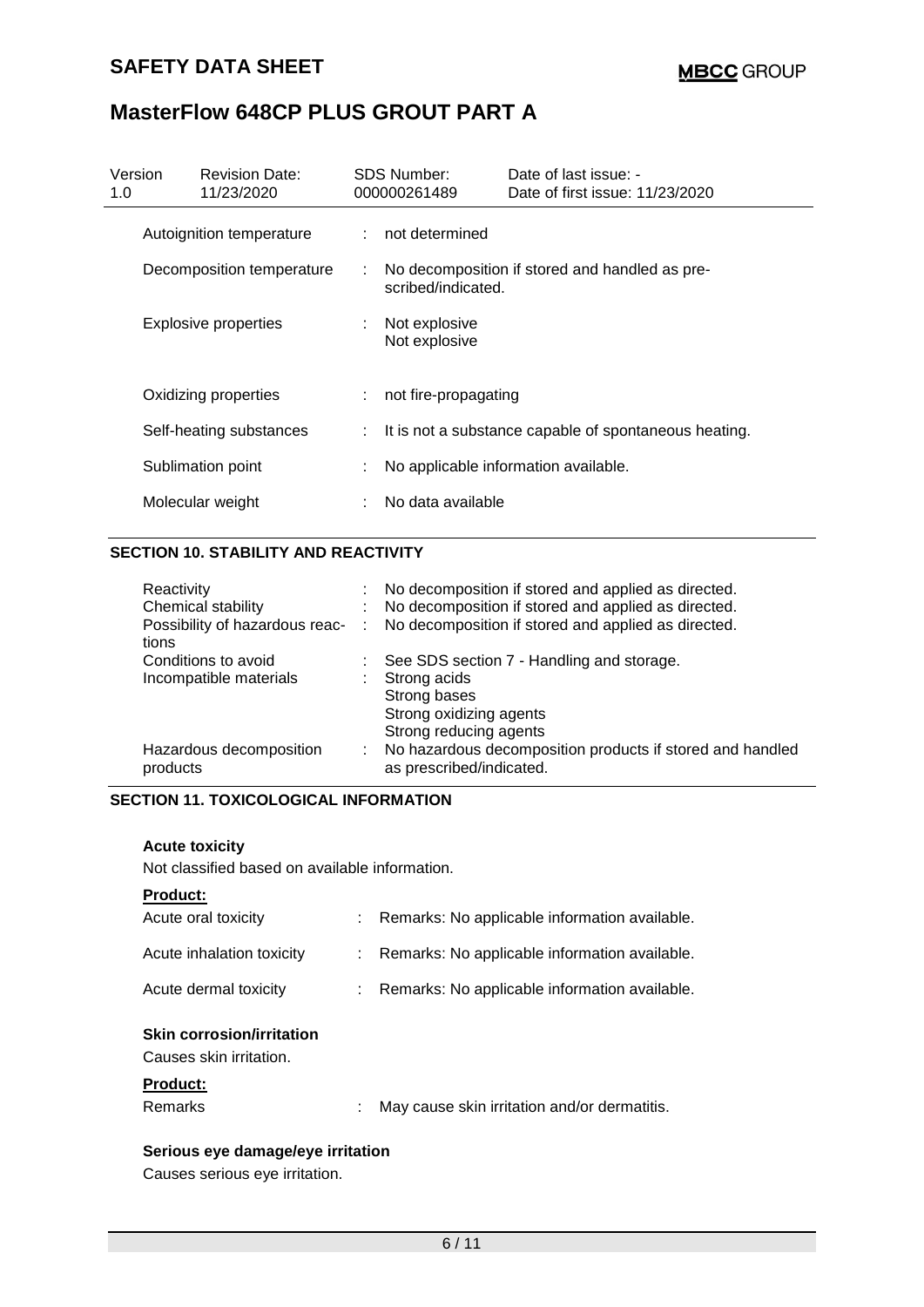| Version<br>1.0 |                                                                                    | <b>Revision Date:</b><br>11/23/2020                                             |  | SDS Number:<br>000000261489 | Date of last issue: -<br>Date of first issue: 11/23/2020                                                               |  |  |  |  |  |
|----------------|------------------------------------------------------------------------------------|---------------------------------------------------------------------------------|--|-----------------------------|------------------------------------------------------------------------------------------------------------------------|--|--|--|--|--|
|                | Product:                                                                           |                                                                                 |  |                             |                                                                                                                        |  |  |  |  |  |
|                | Remarks                                                                            |                                                                                 |  |                             | May cause irreversible eye damage.                                                                                     |  |  |  |  |  |
|                | Respiratory or skin sensitization                                                  |                                                                                 |  |                             |                                                                                                                        |  |  |  |  |  |
|                |                                                                                    | <b>Skin sensitization</b><br>May cause an allergic skin reaction.               |  |                             |                                                                                                                        |  |  |  |  |  |
|                | <b>Respiratory sensitization</b><br>Not classified based on available information. |                                                                                 |  |                             |                                                                                                                        |  |  |  |  |  |
|                | Product:                                                                           |                                                                                 |  |                             |                                                                                                                        |  |  |  |  |  |
|                | <b>Remarks</b>                                                                     |                                                                                 |  | Causes sensitization.       |                                                                                                                        |  |  |  |  |  |
|                |                                                                                    | <b>Germ cell mutagenicity</b><br>Not classified based on available information. |  |                             |                                                                                                                        |  |  |  |  |  |
|                |                                                                                    | Carcinogenicity<br>Not classified based on available information.               |  |                             |                                                                                                                        |  |  |  |  |  |
|                |                                                                                    | <b>Reproductive toxicity</b><br>Not classified based on available information.  |  |                             |                                                                                                                        |  |  |  |  |  |
|                |                                                                                    | <b>STOT-single exposure</b><br>Not classified based on available information.   |  |                             |                                                                                                                        |  |  |  |  |  |
|                |                                                                                    | <b>STOT-repeated exposure</b><br>Not classified based on available information. |  |                             |                                                                                                                        |  |  |  |  |  |
|                |                                                                                    | <b>Aspiration toxicity</b>                                                      |  |                             |                                                                                                                        |  |  |  |  |  |
|                |                                                                                    | Not classified based on available information.                                  |  |                             |                                                                                                                        |  |  |  |  |  |
|                |                                                                                    | <b>Further information</b>                                                      |  |                             |                                                                                                                        |  |  |  |  |  |
|                | <b>Product:</b>                                                                    |                                                                                 |  |                             |                                                                                                                        |  |  |  |  |  |
|                | Remarks                                                                            |                                                                                 |  |                             | : The product has not been tested. The statement has been<br>derived from the properties of the individual components. |  |  |  |  |  |
|                | Remarks                                                                            |                                                                                 |  | No data available           |                                                                                                                        |  |  |  |  |  |
|                |                                                                                    | <b>SECTION 12. ECOLOGICAL INFORMATION</b>                                       |  |                             |                                                                                                                        |  |  |  |  |  |
|                | <b>Ecotoxicity</b>                                                                 |                                                                                 |  |                             |                                                                                                                        |  |  |  |  |  |
|                |                                                                                    | No data available                                                               |  |                             |                                                                                                                        |  |  |  |  |  |
|                |                                                                                    | <b>Persistence and degradability</b>                                            |  |                             |                                                                                                                        |  |  |  |  |  |
|                |                                                                                    | No data available                                                               |  |                             |                                                                                                                        |  |  |  |  |  |
|                |                                                                                    | <b>Bioaccumulative potential</b>                                                |  |                             |                                                                                                                        |  |  |  |  |  |
|                | Product:                                                                           |                                                                                 |  |                             |                                                                                                                        |  |  |  |  |  |

Bioaccumulation : Remarks: Because of the product's consistency and low water solubility, bioavailability is improbable.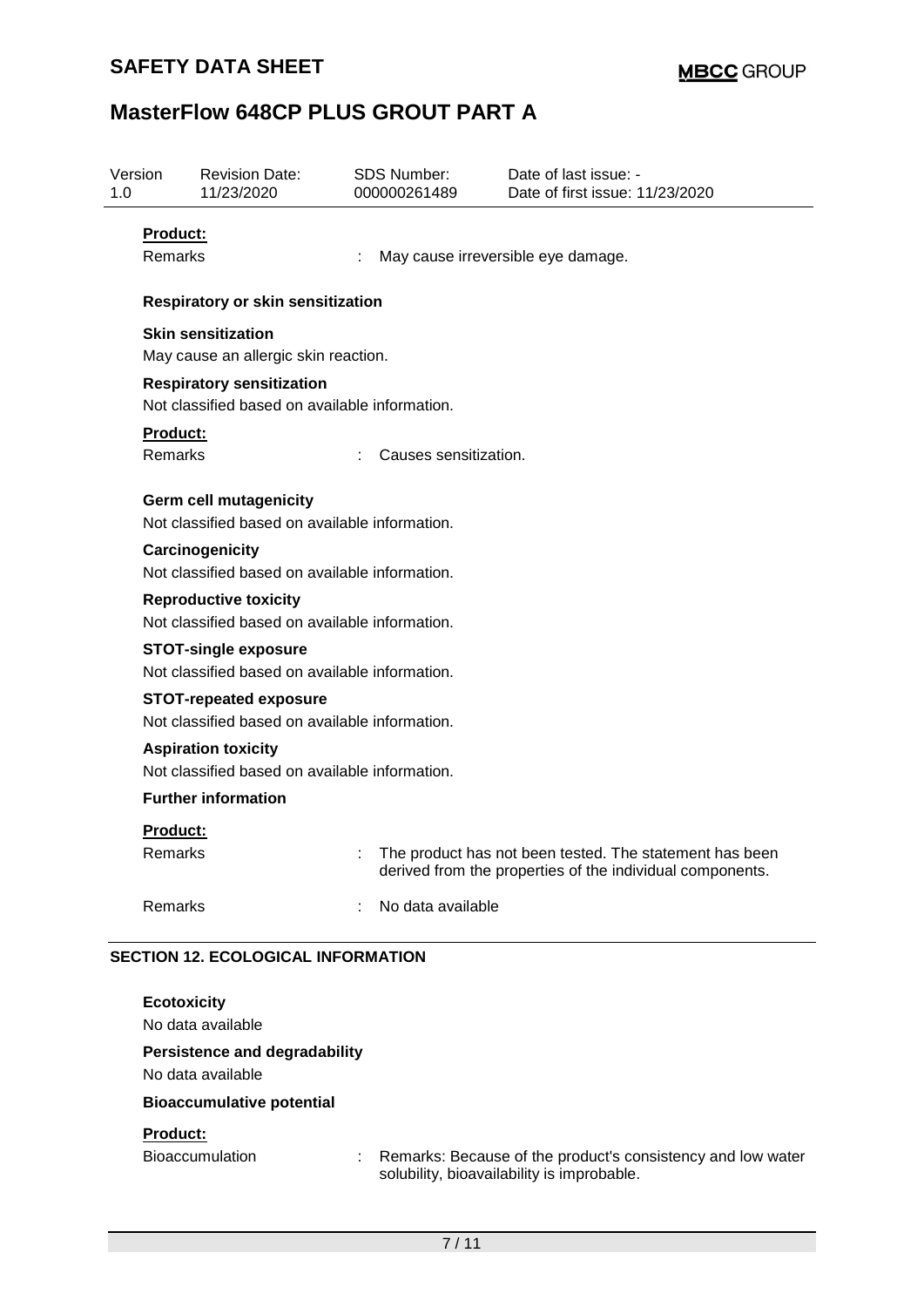| Version<br>1.0 | <b>Revision Date:</b><br>11/23/2020                                   | SDS Number:<br>000000261489 | Date of last issue: -<br>Date of first issue: 11/23/2020                                                                                               |
|----------------|-----------------------------------------------------------------------|-----------------------------|--------------------------------------------------------------------------------------------------------------------------------------------------------|
|                | <b>Mobility in soil</b><br>No data available<br>Other adverse effects |                             |                                                                                                                                                        |
|                | <b>Product:</b><br>Additional ecological infor-<br>mation             | Toxic to aquatic life.      | An environmental hazard cannot be excluded in the event of<br>unprofessional handling or disposal.<br>Toxic to aquatic life with long lasting effects. |
|                | <b>SECTION 13. DISPOSAL CONSIDERATIONS</b>                            |                             |                                                                                                                                                        |

| <b>Disposal methods</b> |                                                                                                                                                  |  |
|-------------------------|--------------------------------------------------------------------------------------------------------------------------------------------------|--|
| Waste from residues     | Dispose of in accordance with national, state and local regula-<br>tions.                                                                        |  |
|                         | Do not contaminate ponds, waterways or ditches with chemi-<br>cal or used container.<br>Do not discharge into drains/surface waters/groundwater. |  |
| Contaminated packaging  | Contaminated packaging should be emptied as far as possible<br>÷.<br>and disposed of in the same manner as the sub-<br>stance/product.           |  |

#### **SECTION 14. TRANSPORT INFORMATION**

### **International Regulations**

| <b>UNRTDG</b>                                 |            |                                                        |
|-----------------------------------------------|------------|--------------------------------------------------------|
| UN number                                     | $\epsilon$ | <b>UN 3082</b>                                         |
| Proper shipping name                          |            | ENVIRONMENTALLY HAZARDOUS SUBSTANCE, LIQUID,<br>N.O.S. |
|                                               |            | (BISPHENOL-A-EPICHLORHYDRIN RESINS M <= 700)           |
| Class                                         |            | 9                                                      |
| Subsidiary risk                               |            | EHSM                                                   |
| Packing group                                 |            | Ш                                                      |
| Labels                                        |            | 9 (EHSM)                                               |
| <b>IATA-DGR</b>                               |            |                                                        |
| UN/ID No.                                     |            | <b>UN 3082</b>                                         |
| Proper shipping name                          |            | ENVIRONMENTALLY HAZARDOUS SUBSTANCE, LIQUID,           |
|                                               |            | N.O.S.                                                 |
|                                               |            | (BISPHENOL-A-EPICHLORHYDRIN RESINS M <= 700)           |
| Class                                         |            | 9                                                      |
| Subsidiary risk                               |            | EHSM                                                   |
| Packing group                                 |            | Ш                                                      |
| Labels                                        |            | Miscellaneous, Environmentally hazardous               |
| Packing instruction (cargo<br>aircraft)       |            | 964                                                    |
| Packing instruction (passen-<br>ger aircraft) |            | 964                                                    |
| <b>IMDG-Code</b>                              |            |                                                        |
| UN number                                     |            | <b>UN 3082</b>                                         |
| Proper shipping name                          |            | ENVIRONMENTALLY HAZARDOUS SUBSTANCE, LIQUID,           |
|                                               |            |                                                        |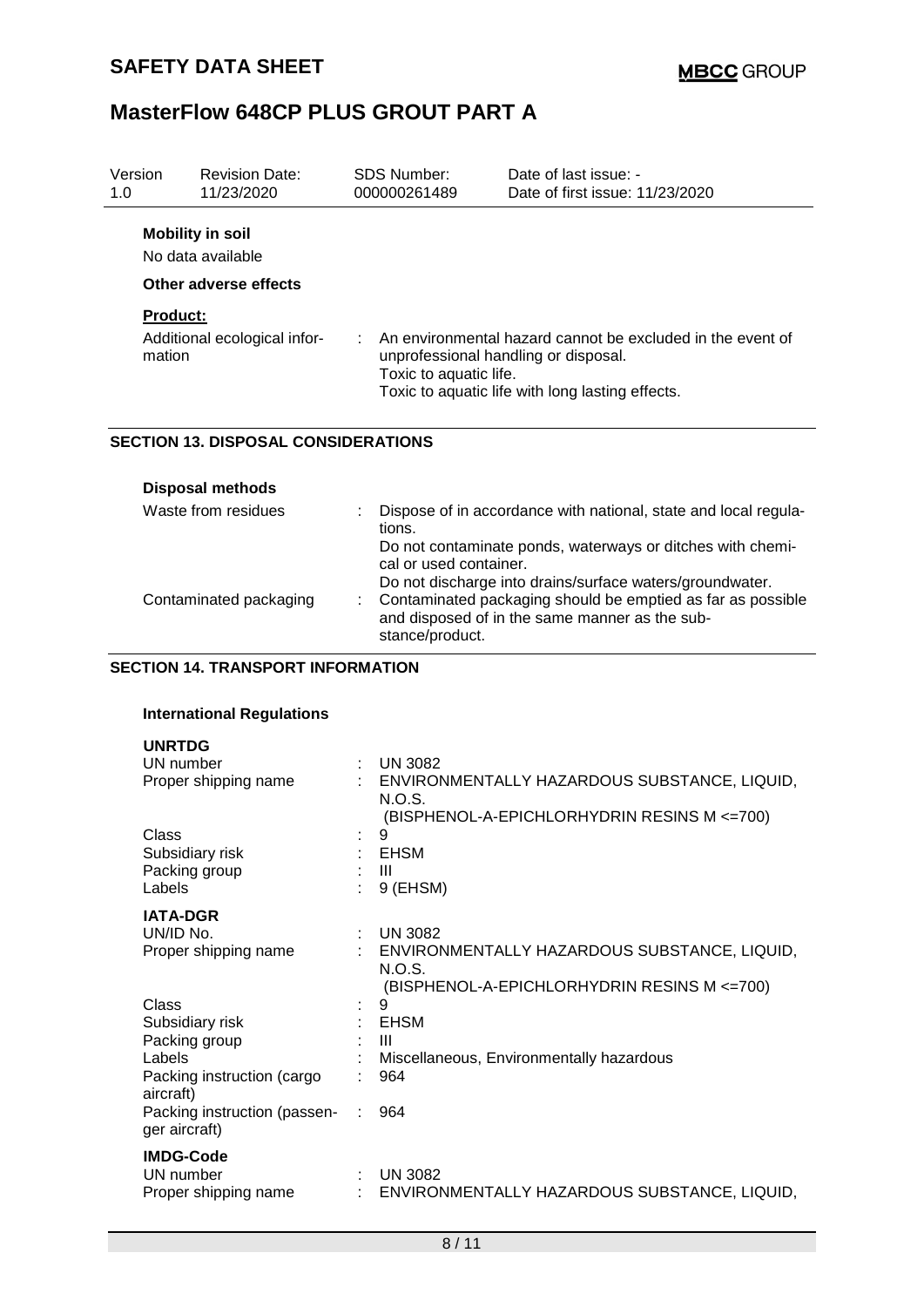| Version                                                         | <b>Revision Date:</b> |              | <b>SDS Number:</b>                                        | Date of last issue: -                        |
|-----------------------------------------------------------------|-----------------------|--------------|-----------------------------------------------------------|----------------------------------------------|
| 1.0                                                             | 11/23/2020            |              | 000000261489                                              | Date of first issue: 11/23/2020              |
| Class<br>Subsidiary risk<br>Packing group<br>Labels<br>EmS Code | Marine pollutant      | ÷.<br>٠<br>÷ | N.O.S.<br>9<br>EHSM<br>Ш<br>9 (EHSM)<br>$F-A, S-F$<br>yes | (BISPHENOL-A-EPICHLORHYDRIN RESINS M <= 700) |

### **Transport in bulk according to Annex II of MARPOL 73/78 and the IBC Code**

Not applicable for product as supplied.

#### **Domestic regulation**

**49 CFR**

Not regulated as a dangerous good

#### **Special precautions for user**

The transport classification(s) provided herein are for informational purposes only, and solely based upon the properties of the unpackaged material as it is described within this Safety Data Sheet. Transportation classifications may vary by mode of transportation, package sizes, and variations in regional or country regulations.

### **SECTION 15. REGULATORY INFORMATION**

### **The ingredients of this product are reported in the following inventories:**

TSCA : On the inventory, or in compliance with the inventory

### **SECTION 16. OTHER INFORMATION**

**Further information**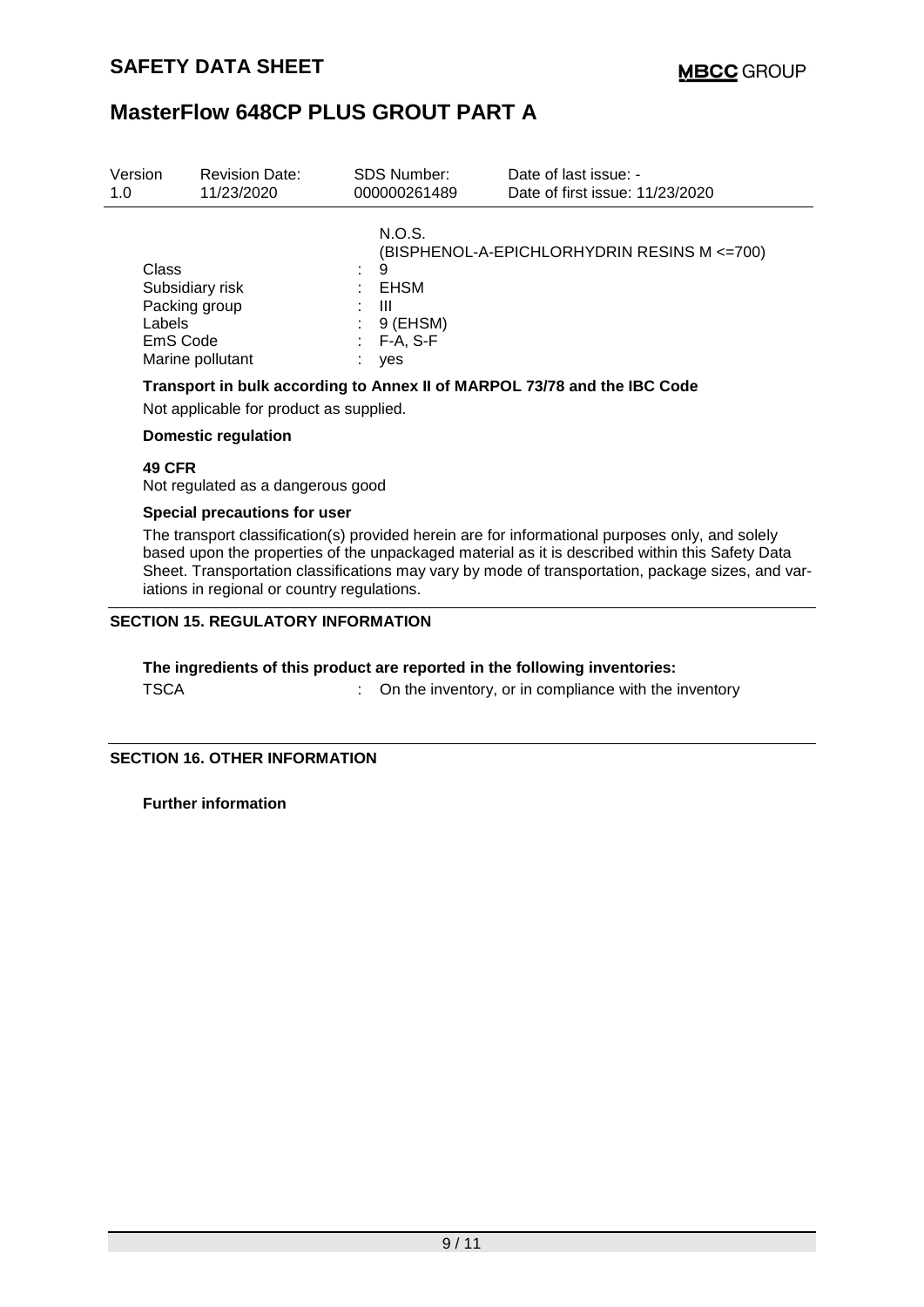

#### **Full text of other abbreviations**

AICS - Australian Inventory of Chemical Substances; ASTM - American Society for the Testing of Materials; bw - Body weight; CERCLA - Comprehensive Environmental Response, Compensation, and Liability Act; CMR - Carcinogen, Mutagen or Reproductive Toxicant; DIN - Standard of the German Institute for Standardisation; DOT - Department of Transportation; DSL - Domestic Substances List (Canada); ECx - Concentration associated with x% response; EHS - Extremely Hazardous Substance; ELx - Loading rate associated with x% response; EmS - Emergency Schedule; ENCS - Existing and New Chemical Substances (Japan); ErCx - Concentration associated with x% growth rate response; ERG - Emergency Response Guide; GHS - Globally Harmonized System; GLP - Good Laboratory Practice; HMIS - Hazardous Materials Identification System; IARC - International Agency for Research on Cancer; IATA - International Air Transport Association; IBC - International Code for the Construction and Equipment of Ships carrying Dangerous Chemicals in Bulk; IC50 - Half maximal inhibitory concentration; ICAO - International Civil Aviation Organization; IECSC - Inventory of Existing Chemical Substances in China; IMDG - International Maritime Dangerous Goods; IMO - International Maritime Organization; ISHL - Industrial Safety and Health Law (Japan); ISO - International Organisation for Standardization; KECI - Korea Existing Chemicals Inventory; LC50 - Lethal Concentration to 50 % of a test population; LD50 - Lethal Dose to 50% of a test population (Median Lethal Dose); MARPOL - International Convention for the Prevention of Pollution from Ships; MSHA - Mine Safety and Health Administration; n.o.s. - Not Otherwise Specified; NFPA - National Fire Protection Association; NO(A)EC - No Observed (Adverse) Effect Concentration; NO(A)EL - No Observed (Adverse) Effect Level; NOELR - No Observable Effect Loading Rate; NTP - National Toxicology Program; NZIoC - New Zealand Inventory of Chemicals; OECD - Organization for Economic Co-operation and Development; OPPTS - Office of Chemical Safety and Pollution Prevention; PBT - Persistent, Bioaccumulative and Toxic substance; PICCS - Philippines Inventory of Chemicals and Chemical Substances; (Q)SAR - (Quantitative) Structure Activity Relationship; RCRA - Resource Conservation and Recovery Act; REACH - Regulation (EC) No 1907/2006 of the European Parliament and of the Council concerning the Registration, Evaluation, Authorisation and Restriction of Chemicals; RQ - Reportable Quantity; SADT - Self-Accelerating Decomposition Temperature; SARA - Superfund Amendments and Reauthorization Act; SDS - Safety Data Sheet; TCSI - Taiwan Chemical Substance Inventory; TSCA - Toxic Substances Control Act (United States); UN - United Nations; UNRTDG - United Nations Recommendations on the Transport of Dangerous Goods; vPvB - Very Persistent and Very Bioaccumulative